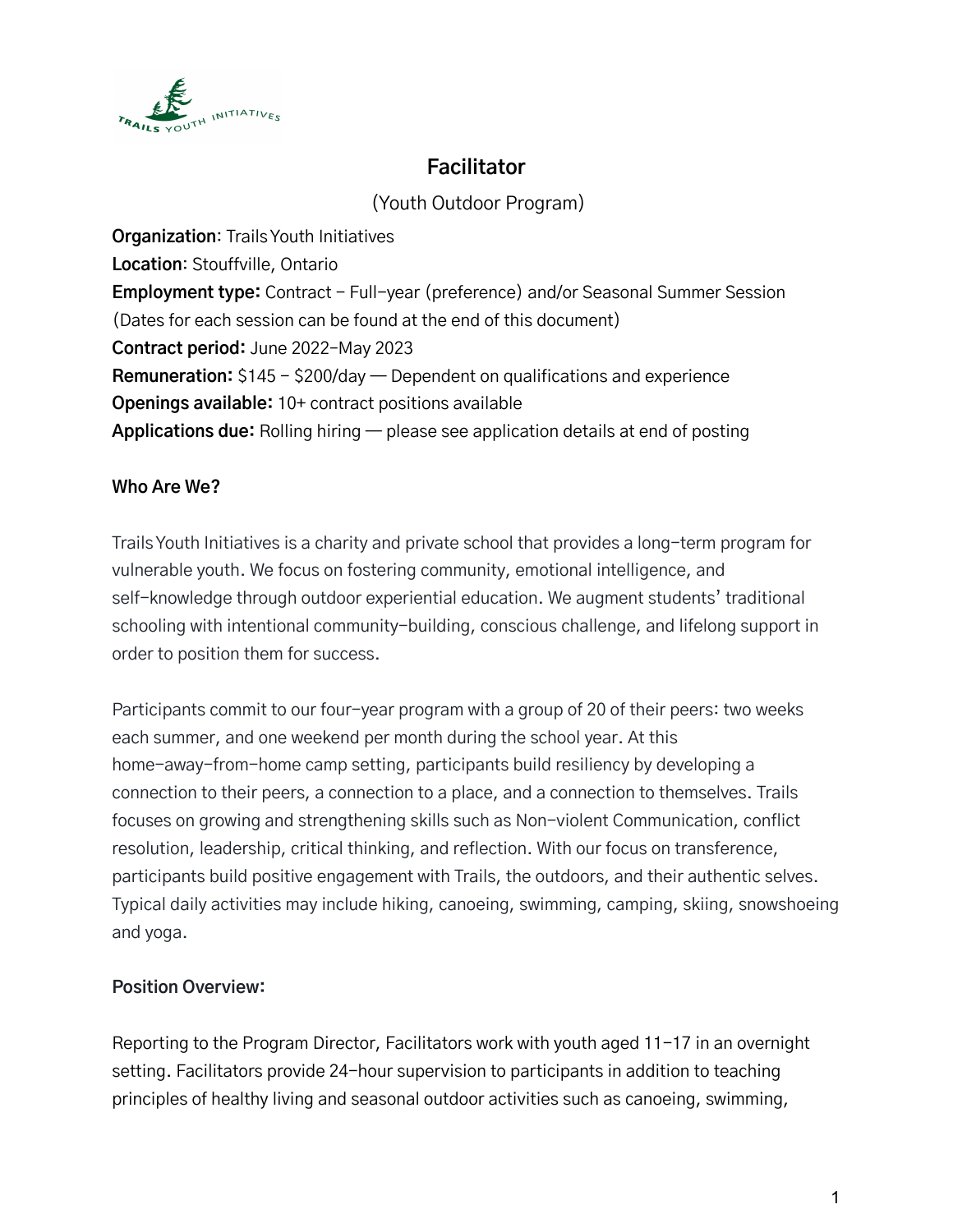

camping skills, snowshoeing and cross-country skiing. During the summer, Facilitators are also responsible for leading camping trips at Trails Lakeside site in Stouffville (Years 1 and 2) and/or off-site canoe trips (Years 3, 4, 5) in Ontario's backcountry (e.g. Algonquin Park, Temagami).

Summer sessions (June–August) consist of a minimum of 11 days up to 13 days consecutively, including work over weekends and holidays. Weekend sessions (October–May) require Facilitators to be on site overnight from Friday 5pm through Sunday 5pm, and consist of seven sessions total (approximately one weekend per month).

We are mindful of the value of varied experience beyond the technical requirements of a job. If your experience is close to fulfilling the criteria below, please consider applying. Trails often offers access to some courses and certifications listed below in order to equip our staff with necessary skills to be successful in this role.

Crucially, you will be passionate about the Charity's mission to challenge and equip vulnerable youth to become contributing members of the community.

### **Required Skills, Qualifications, and Certifications:**

- Preference is given to those who are able to commit to the full-year contract (summer and weekend sessions)
- Mandatory by first day of work:
	- Proof of full COVID-19 vaccination
	- Completed Police Check with Vulnerable Sector Screening (valid within 3 years)
	- Current Standard First Aid and CPR-C (or higher)
	- Bronze Cross (or higher)
		- Trails will be offering a Bronze Cross course on-site for those in need of certification
	- Requirement for Off-Site Trip Staff:
		- Wilderness Advanced First Aid (WAFA) (or higher)
		- Bronze Cross (or higher)
- Preferred certifications:
	- NLS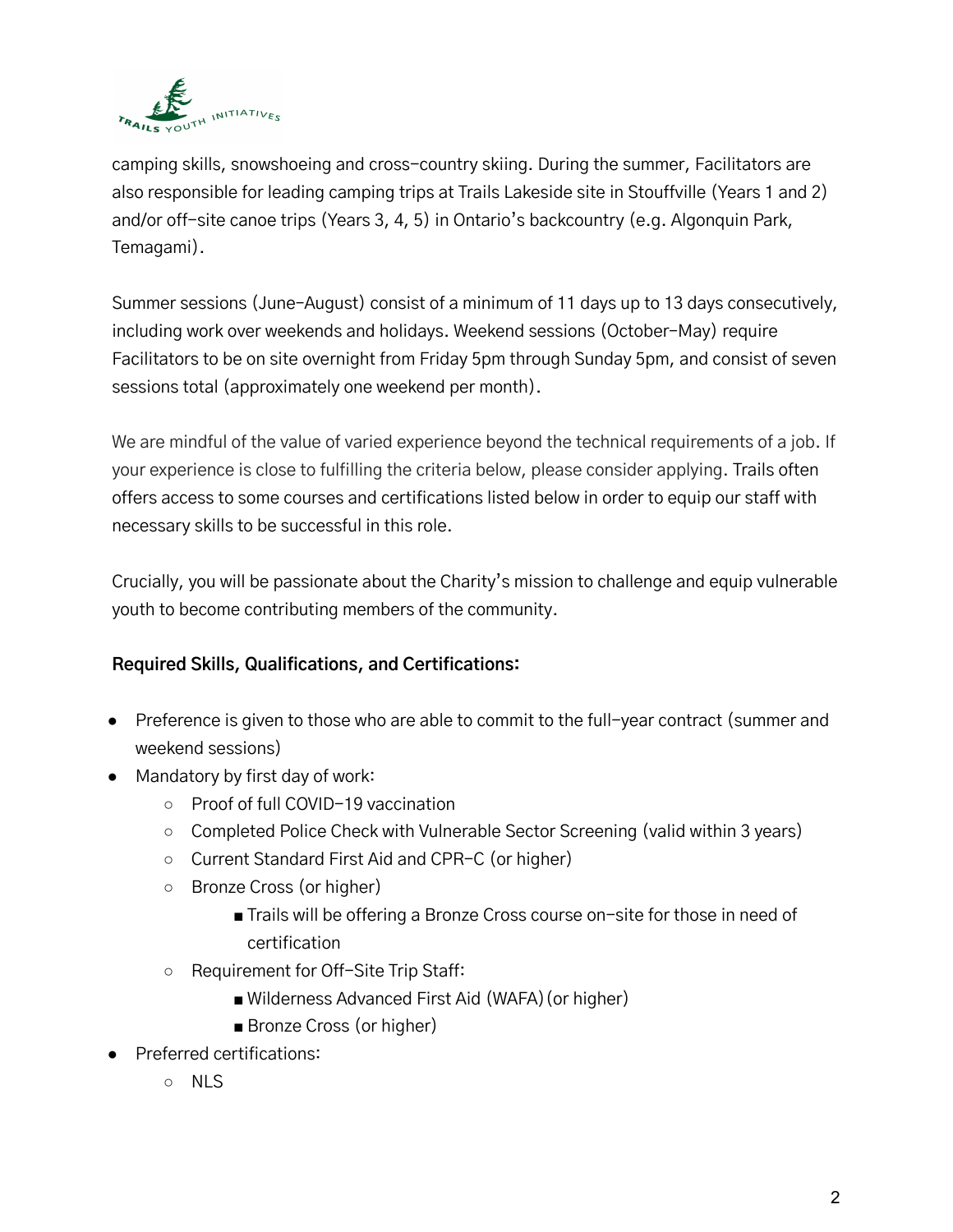

- Wilderness First Responder (WFR)
- F-Class License
- Ontario College of Teachers Certification
- Mandatory Attendance at all Staff Training (may be full-day, evenings and/or overnight)
- Experience leading groups of youth from at-risk communities
- Teaching and/or instructing experience
- Strong relationship-building, interpersonal, cross-cultural awareness, time-management, and leadership skills
- Ability to respond to shifting priorities and refocus after interruptions which may include managing challenging behaviours
- Openness to engaging in mindfulness activities and one on one coaching with behavioural interventions
- Willingness and flexibility to work outside of regular business hours as needed
- Camping and canoe tripping experience preferred

#### **Key Accountabilities:**

#### Leadership and Teaching

- Reviews, prepares, and delivers Trails curriculum to participants, founded in outdoor and character education principles, and complies with the Ontario Health and Physical Education curriculum
- Adheres to Trails behaviour management philosophy with team support, this includes positive, proactive, and constructive feedback to participants
- Attend and contribute at regular team meetings
- Assess learning using rubrics and other tools in an accurate and timely manner

#### **Safety**

- Responsible for 24-hour care of participants including during program, meals, and overnight
- Initiate first aid and crisis response as needed
- Maintains strict confidentiality of participant information
- Ensure site, equipment, and spaces are organized and in effective working order after use
- Is sensitive to and able to assess emotional well-being of individuals and collective
- Identifies and informs Director Team of issues that may affect delivery of program